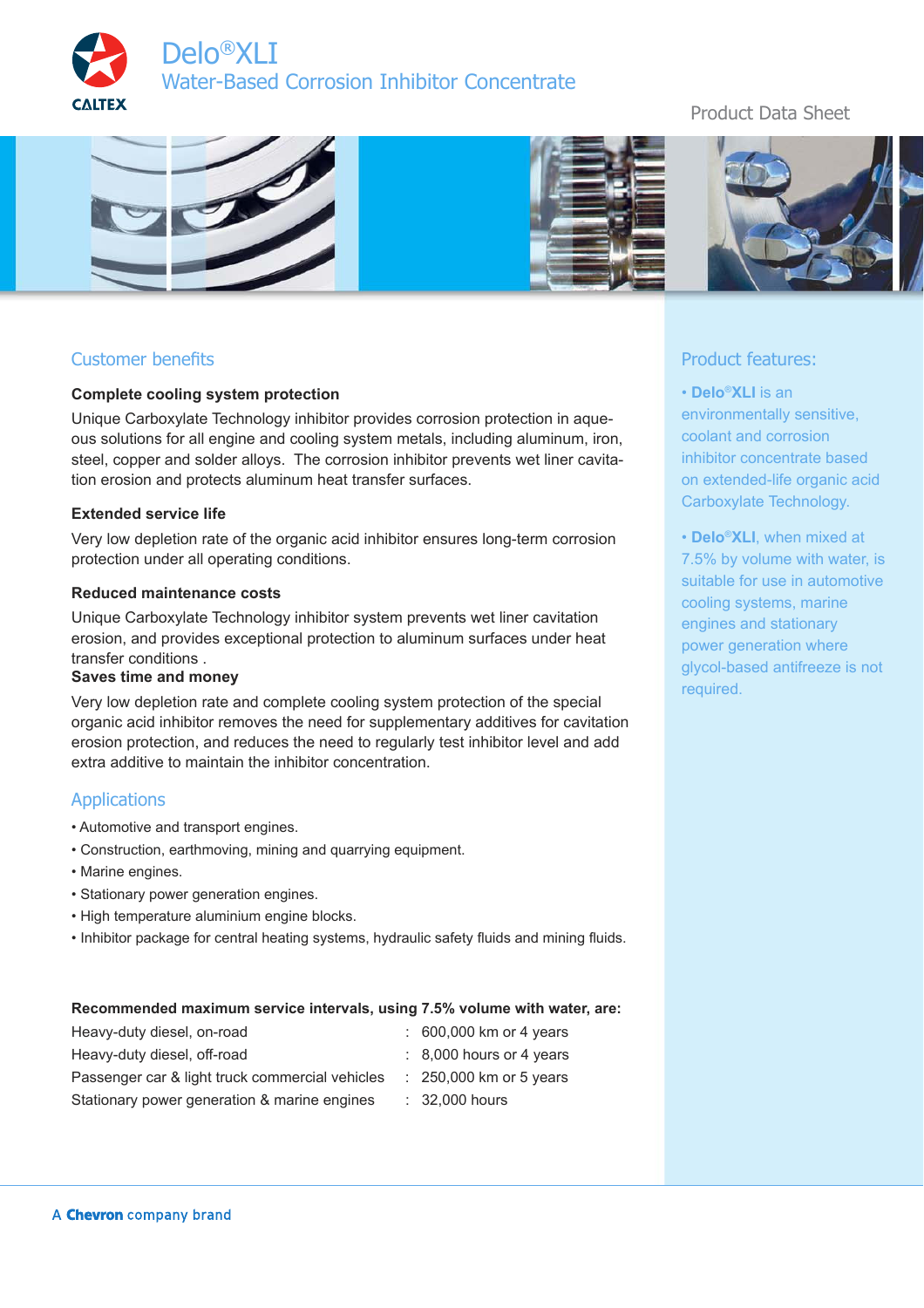



1206



# Product specifications

| <b>DELO<sup>®</sup>XLI</b><br><b>KEY PROPERTIES</b> |        |
|-----------------------------------------------------|--------|
| <b>Product Code</b>                                 | 510636 |
| Mixing rate, % volume with water                    | 7.5    |
| Nitrate, amine, phosphate, borate content           | Nil    |
| Silicate content, as Na2SiO3, m%                    | Nil    |
| pH, 7.5% dilution                                   | 8.3    |

### ENVIRONMENT, HEALTH and **SAFETY**

Information is available on this product in the Material Safety Data Sheet (MSDS) and Customer Safety Guide. Customers are encouraged to review this information, follow precautions and comply with laws and regulations concerning product use and disposal. To obtain a MSDS for this product, visit:

www.deloperformance.com.

# Performance standards

- Detroit Diesel
- Mercedes Benz trucks, MB 312.0
- MAN 248
- Liebherr MD 1-36-130 (DCA)
- MTU MTL 5049
- Deutz (TR0199-99-2091) medium & large engines
- Wärtsilä, diesel/gas/dual fuel engines
- MAN B&W, 2 and 4-cycle engines
- MaK
- New Sulzer Diesel, 2-cycle engines
- Ulstein Bergen 2.13.01, diesel and gas engines
- Yanmar